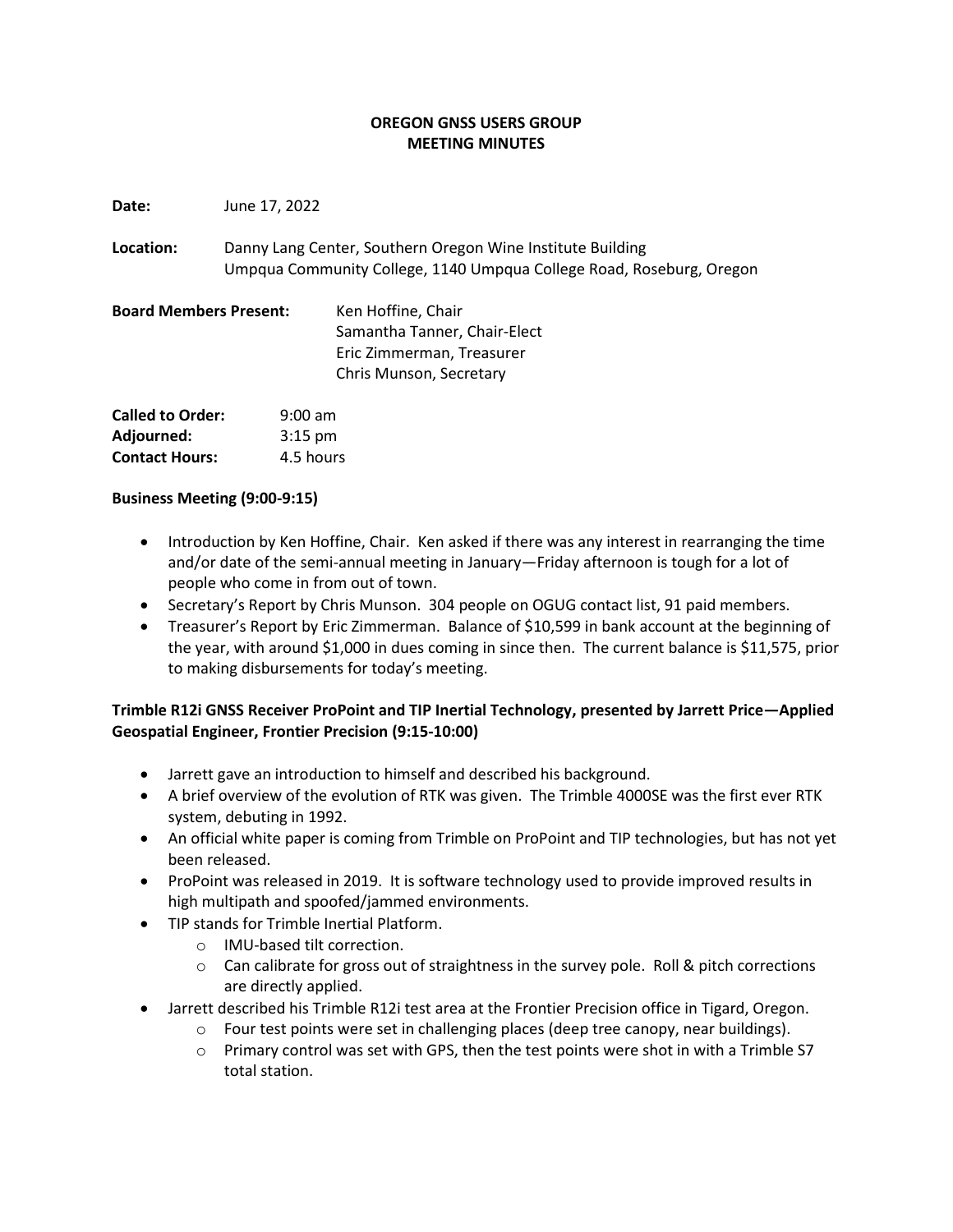- o The R12i was tested using Trimble VRS Now RTK correctors, using GPS, GLONASS and Galileo satellites.
- $\circ$  The first test point was under a big leaf maple with the rod tilted up to 3 feet off center. 14+ satellites were observed, with a PDOP of less than 2. All R12i measurements were checking in within 0.1' horizontally and vertically. Jarrett proceed to describe the remainder of his test positions.

#### **Break (10:00-10:15)**

# **BLM Survey Use of Global Navigation Satellite Systems (GNSS) In Cadastral Surveys, presented by Ernest Lundeen—Cadastral Surveyor, US Bureau of Land Management—Medford District Office (10:15-10:50)**

- Ern gave a background of himself and also introduced his supervisor who attended the meeting.
- The Medford District currently uses PDL 450x radios and Trimble R10's for their cadastral surveys. They used to use motorcycle and car batteries to power their equipment, but have upgraded to lithium batteries with great results.
- Normal practice is to set up their GPS bases on hilltops or in clearcuts.
- NGS OPUS is used to obtain a coordinate for the base station point, then all other points are RTK'd from there.
- Except for small projects, all points are observed with two separate base stations.
- In response to a question on the Power Point presentation, Ern confirmed that they use the Earth Point PLSS tool over Google Earth, which he says is a fantastic, indispensable planning tool.
- Ern then took questions from the audience.
- In response to a question on accuracy guidelines, Ern said their standard is that an inverse of less than 2.5 cm between two observations using one base station is used for surveys of six sections or less. For larger projects, an inverse of less than 8.5 cm is required from 2 different bases stations in separate quadrants.
- BLM guidelines for GNSS surveys were most recently published in 2019 and are publicly available.

#### **Break (10:50-11:00)**

## **Implementation of GNSS Technologies in Drone Surveying, presented by Josh Kowalski, LSIT, S&F Land Services (11:00-12:00)**

- Self introduction by Josh.
- Drones are just another survey tool, like levels, total stations, GPS.
- DJI has 80% of the drone market.
	- o DJI M300 RTK is top of the line. Josh brought one to exhibit. It has its own DJI GPS base, and Josh also showed the DJI camera and lidar attachments he has for it.
	- $\circ$  The DJI Phantom 4 has an amazing camera, and costs only about \$1500. S&F Land Services also operates several of these.
- If you're flying a drone and trying to make money doing it, it is considered a commercial use and you need to register your drone and obtain a license to fly it.
- Photogrammetry uses raw images orthorectified with control points and elevation data to make orthomosaics.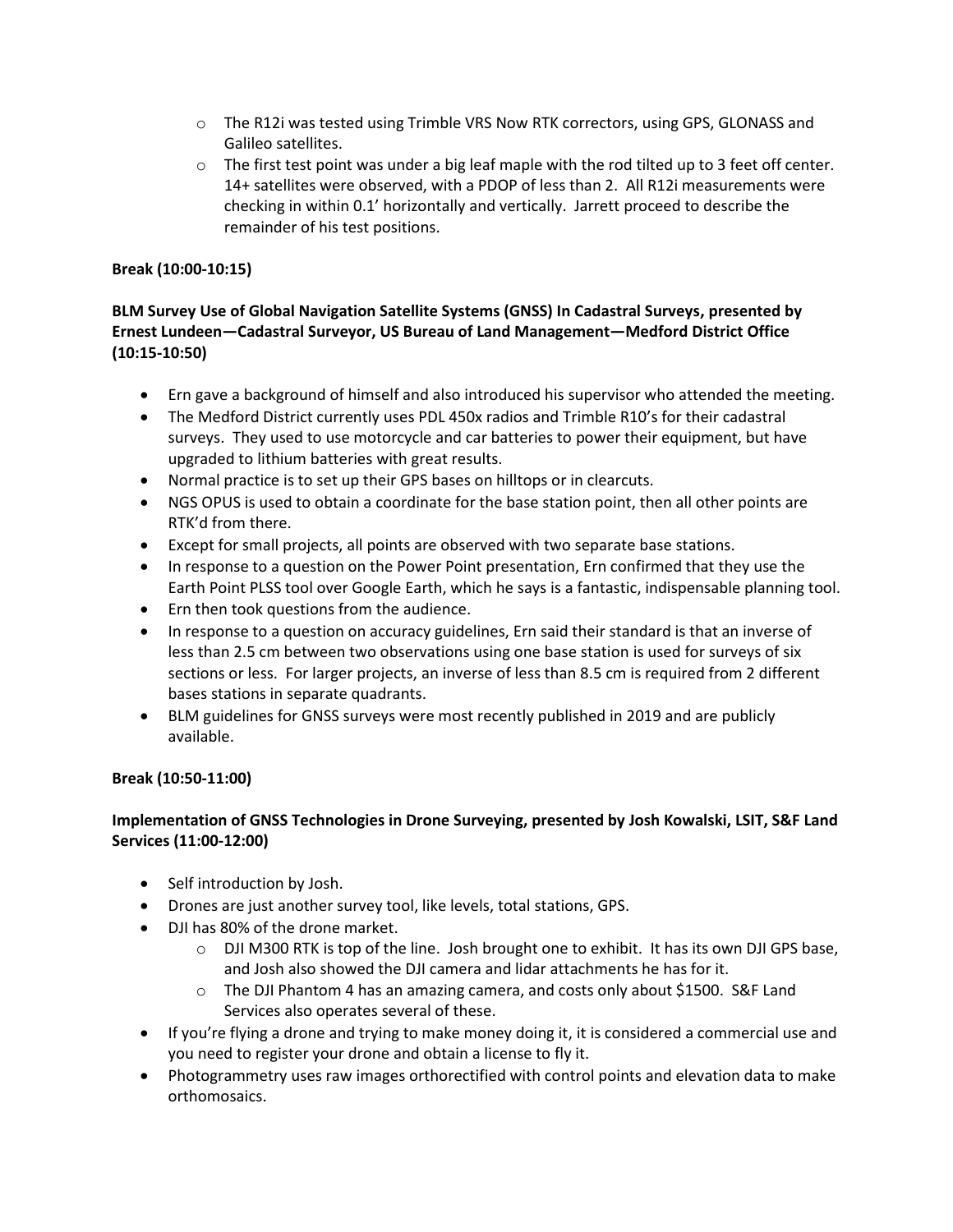- Use of DJI drones are restricted for US Department of Defense, other sensitive projects (US Army Corps of Engineers, Pacific Power, etc.) due to concerns about ties to Chinese military.
- Photogrammetry workflow:
	- o Flight planning
	- o Data acquisition
	- o Preprocessing of raw imagery
	- o Processing of edited imagery
	- o Data extraction
	- o Draft final deliverables
- Josh then gave an overview of the lidar workflow as well.
- Accuracy standards for remote sensing are published in the 2014 ASPRS positional accuracy standards.
- Josh ended by giving a live demonstration of the DJI M300 RTK outside the event center.

## **Lunch (12:00-1:00 pm)**

## **QGIS: Is Free Worth the Price, presented by Jon Aschenbach, Summerlake Enterprises (1:00-1:25)**

- Overview of GIS and major software programs.
- QGIS: Quantum Graphic Information System
	- o QGIS 3.16 Hannover is the latest stable (non-beta) version.
	- o Free.
	- o Works on Linux, Windows, Macintosh operating systems.
- Jon then gave a step by step demo of a QGIS project at Hagg Lake.
- Pros/cons of QGIS.
- Conclusion: Free is worth the price.
- Jon then handed out copies of the program as well as white papers he wrote on different processes. He then took questions from the audience.

## **Preliminary Results Comparing Coordinates Derived from Trimble R12i and the Trimble Catalyst DA2, presented by Jim Lahm—GIS Services Specialist, Frontier Precision (1:25-1:50)**

- Jim gave a background of Bob Greene of Frontier Precision, Chase Simpson of Oregon State University, and himself getting together after the September 2021 Oregon GNSS Users Group meeting.
- A map was shown of the OSU control test network. Chase did many observations and least squares adjustments on this network.
- The Trimble R12i and Catalyst DA2 was tested on the control network with the ORGN, Trimble VRS Now, and Trimble RTX.
	- o The ORGN and Trimble VRS Now are both Wi-Fi/cell phone based for corrections.
	- $\circ$  Trimble RTX uses satellite based correctors but can also work with cellular networks.
	- $\circ$  Several levels of accuracy for the Trimble products are available at correspondingly different costs.
- The Catalyst DA2 is an improved version of the DA1 introduced several years ago. The DA1 had drawbacks, including a USB connection requirement and lack of iOS support.
- Tests using the R12i with Trimble Access agreed well with the OSU control points, as would be expected for a top of the line unit.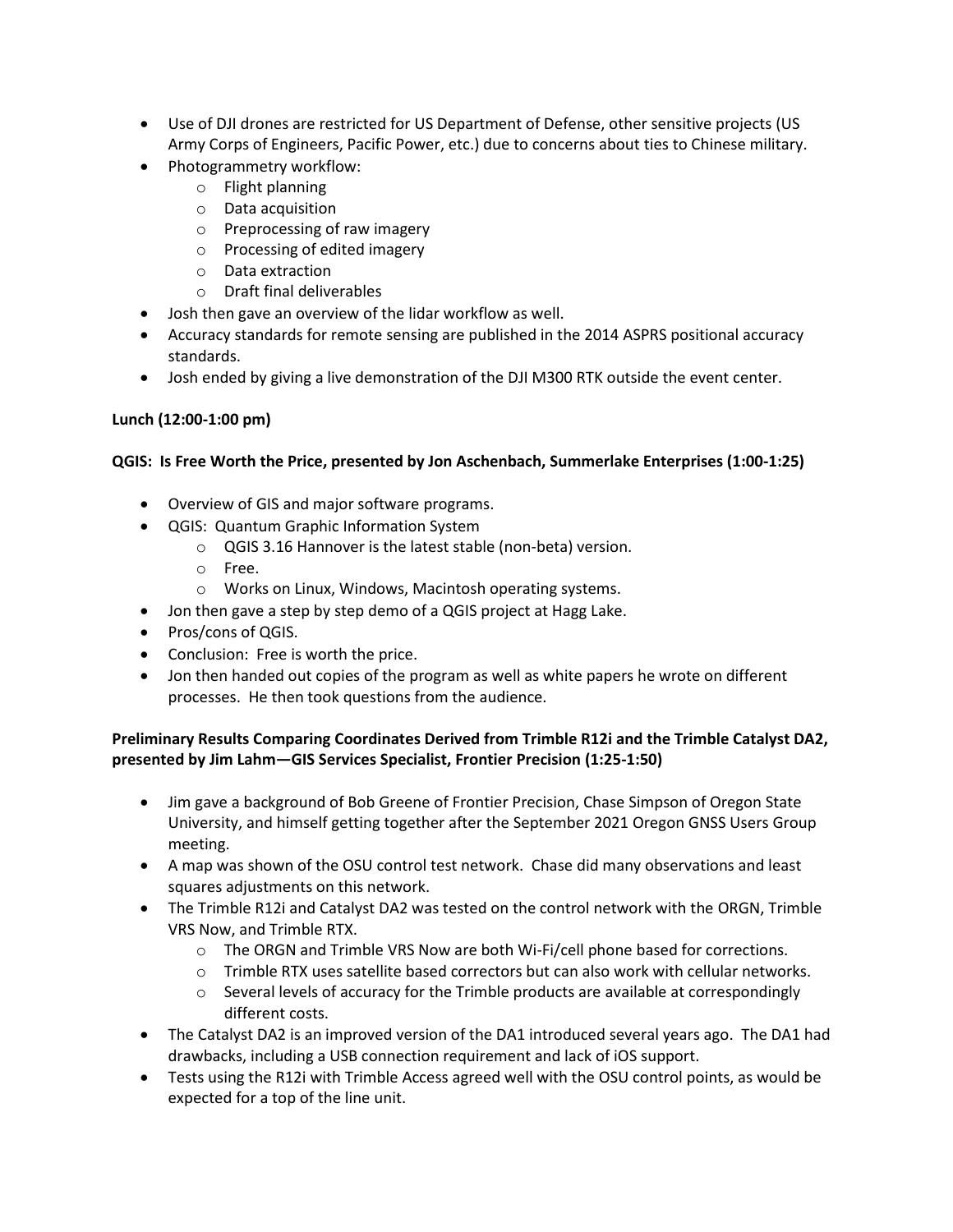- The DA2 was tested using Terraflex on iOS.
	- o Corrections with the ORGN checked in very well with the OSU control network.
	- $\circ$  The VRS Now corrections also fit well with the OSU control network, but not quite as good as the ORGN.
	- $\circ$  Tests using the corrections from Trimble RTX did not check in as well as expected. This was tracked down to the fact that VRS Now uses NGS HTDP corrections in its broadcast, but RTX does not. Trimble Access (used with the R12i) recognizes when the HTDP corrections are not applied, and if not, will apply them itself. The Terraflex software does not apply any HTDP corrections, and just uses the correction stream as broadcast. Right now, Trimble Access does not support the DA2 equipment but someday probably will.

## **Break (1:50-2:10)**

# **UNAVCO: Network of the Americas (NOTA), presented by Chad Pyatt, UNAVCO (2:10-2:40)**

- Overview of UNAVCO: Supports geodesy research to understand Earth processes.
- Overview of UNAVCO staff in the Northwest.
- UNAVCO operates GAGE, formerly the Plate Boundary Observatory (PBO), part of Earth Scope.
- Major partners in Oregon:
	- o ODOT/ORGN
	- o University of Oregon Earth Hazards Lab and Pacific Northwest Seismic Network
- UNAVCO and IRIS will merge in 2022 or 2023.
- An overview of geodetic tools used was given, as well as an overview of projects.
- 70% of UNAVCO's data is used by the private sector, 30% for research.
- Real-time data is broadcast for free.
- PBO is now the Network of the Americas (NOTA); it ranges from Alaska to the Caribbean.
- An overview of the Shake Alert system was given by Chad.

## **Oregon Real-Time GNSS Network (ORGN) Update/Challenges, presented by Eric Zimmerman— Geodetic Survey Associate, Oregon Department of Transportation (2:40-3:15)**

- Overview of the ORGN:
	- $\circ$  Started in 2006 with 4 base stations. Now over 130 stations are operated with multiple partners.
	- o There are over 1800 ORGN accounts; over 50% of those are from the private sector.
- Eric showed a couple of different ORGN base station setups.
- An overview of NTRIP products was given.
- Central Washington University upgraded several ORGN stations as part of the Shake Alert program.
- The latest addition to the ORGN is at the Adel ODOT maintenance station (October 2021).
- Challenges to the ORGN:
	- o State/ODOT network outages.
	- o Temporary station outages.
	- o Work outside network coverage areas.
	- o 3G cell network phaseout. Mobile networks are already shutting down 3G service, and 3G will largely be defunct by the end of 2022. The ORGN does not have too many 3G